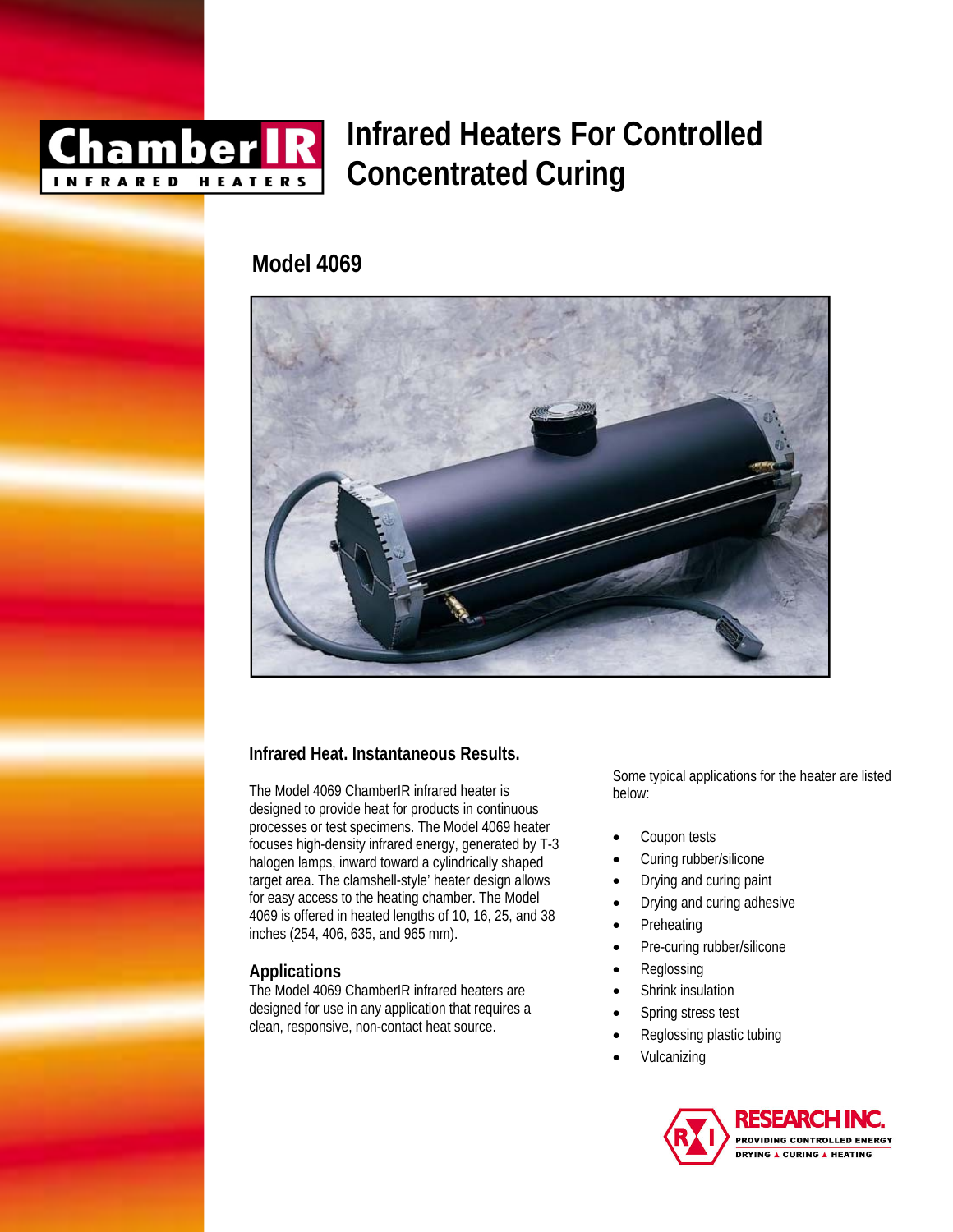

# **FAST. FOCUSED. CONTROLLED.**

# **Features and Benefits**

- They reach 90 percent of full operating temperature within five seconds of a cold start.
- The radiant energy dissipates to ten percent five seconds after the power supply is disconnected.
- The clamshell-style hinged opening and split-quartz liner design allow easy access and accurate positioning, for easy startup.
- The construction of these heaters, combined with water-cooling and air-cooling, allows the chamber to withstand continuous high temperature operation.
- Non-contact heat source does not come in contact with product being heated.
- The infrared energy emitted from these heaters can be adjusted to match the heating requirements of a variety of applications.
- Repeatable results can be achieved for consistent process outputs.
- Research, Inc. manufactures a complete line of process control instruments and SCR power controllers designed with a number of features for optimum operation, and plug-and-play capability.

# **Description**

The ChamberIR Model 4069 included the following major components:

#### **Heater Module**

The clamshell-style' heater design allows for easy access to the heating chamber. The Model 4069 is offered in heated lengths of 10, 16, 25, and 38



12 or 18 parabolic reflectors focus the infrared energy supplied by T-3 lamps toward the center axis.

inches (254, 406, 635, and 965 mm). Heated length is specified at the time the Model 4069 is ordered. Each unit is supplied with factory-installed lamps. Additional lamps can be ordered separately from the heater.

#### **Water Cooling**

Adequate cooling water is required during operation. Each reflector is designed with an internal coolant passageway to allow coolant to flow through its entire length during operation. Flexible tubing and plumbing fittings are supplied with each heater for easy installation.

### **Air Cooling**

A cooling fan is designed into the Model 4069 housing and provides ambient airflow through the heater body. This airflow helps to prevent air-borne contamination from depositing on the reflector surfaces. It also provides cooling to the quartz halogen lamp end seals.

#### **Reflectors**

A circular array of individual parabolic polished-aluminum reflectors direct the infrared energy generated by the quartz halogen lamps toward the center axis of the heater. Each heater houses either 12 or 18- reflectors, depending on the model. The 12-reflector model accepts product sizes up to 2 inches in diameter while the 18 reflector model accepts products up to 4 inches in diameter. The heater design allows individual reflectors to be easily removed for routine maintenance and periodic cleaning.



**Figure 1: Model 4069 ChamberIR Heater**

#### **Lamps**

The factory-installed ceramic end-seal T3 style quartz halogen lamps have ceramic end seals to protect the joint of each lamp lead to the lamp-emitter filament.

#### **Quartz Liner**

 A split quartz liner is included with the Model 4069 and provides contamination protection for the aluminum reflectors. When installed into the heater, the quartz liner protects the aluminum reflectors and lamps from contaminants released in the heating process, resulting in maximum efficiency of the heater.



2 Research, Inc. • 7128 Shady Oak Road, Eden Prairie, MN 55344 • USA Phone 952.949-9009 • Fax 952. 949-9559 • www.researchinc.com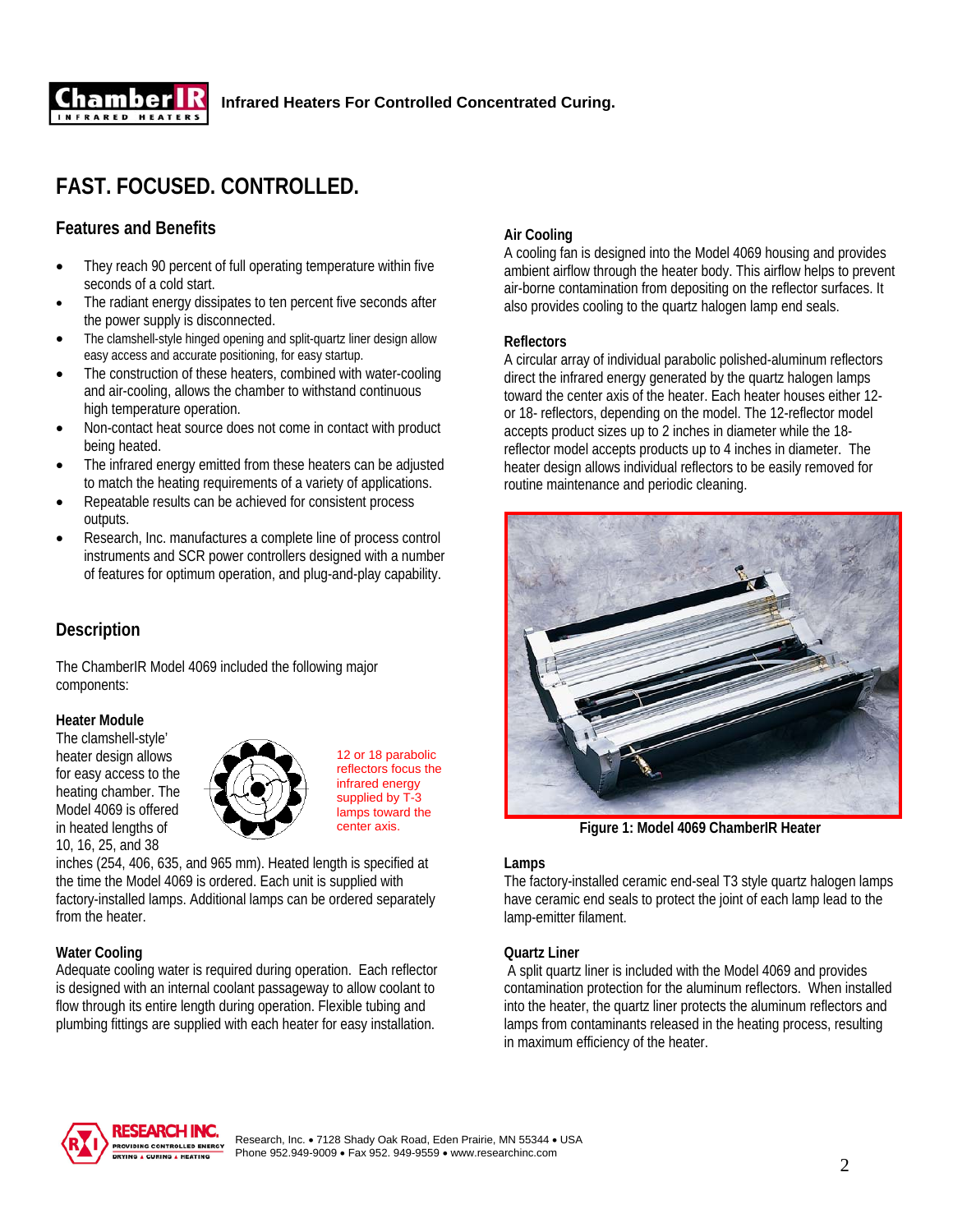

## **Infrared Heaters For Controlled Concentrated Curing.**

#### **Heater Safety**

An integrated flow switch is housed within the heater and is electrically connected to the power supply system. The flow switch will not allow power to be supplied to the heater unless there is sufficient coolant flow.

A thermostat is attached to the back of the reflector containing the coolant outlet fixture. This thermostat is also wired to the power control system and will cause power to be disconnected from the heater in the event the preset trip temperature is exceeded

#### **Optional Power Control System**

The Model 4069 can be ordered with a Model 935 SCR-based power control system. Specified as the 'PC' option, this power control system is a complete controlled heating solution designed with a number of features including heater on/off control switching, potentiometer local control, and mechanically interlocked doors with main power disconnect switch. Heater over-temperature indicators and system cooling on/off control switches with indicator lamps are also included. Lamp out indication circuitry is also available along with the user's choice of either a digital voltmeter or digital temperature indicator. Please see Model 935 ControlIR® product data sheet for further detail.

An electrical junction box is included and wired directly to the power control box with 15 feet (4.6m) of electrical cable. The heater is supplied with two 12-foot (3.7 m) electrical cables terminated with connectors that plug into the junction box.



 **Figure 2. Model 4069 ChambIR® with PC Option** 

In addition, each Model 4069 heater is wired with zoning capability. Please contact Research, Inc. for more details regarding the Model 935 ControlIR<sup>®</sup> power control cabinet with zoning options.



### **Dimensions – Model 4069**

| <b>Model Number</b> |                 |                 | <b>Overall Dimensions, Inches (mm)</b> |                |                |               |               | <b>Mounting Dimension, Inches</b><br>(mm) |                 |
|---------------------|-----------------|-----------------|----------------------------------------|----------------|----------------|---------------|---------------|-------------------------------------------|-----------------|
|                     | A               | В               | C.                                     | D              | E              | ØF**          | J             | K                                         | L               |
| 4069-12R-10L-XX-XX  | 18.82<br>(478)  | 16.13<br>(410)  | 14.5<br>(368)                          | 15.63<br>(397) | 17.11<br>(435) | 3.22(82)      | 4.88<br>(124) | 13.00<br>(330)                            |                 |
| 4069-12R-16L-XX-XX  | 24.44<br>(621)  | 21.75<br>(552)  | 14.5<br>(368)                          | 15.63<br>(397) | 17.11<br>(435) | 3.22(82)      | 4.88<br>(124) | 18.62<br>(473)                            |                 |
| 4069-12R-25L-XX-XX  | 33.44<br>(849)  | 30.75<br>(781)  | 14.5<br>(368)                          | 15.63<br>(397) | 17.11<br>(435) | 3.22(82)      | 4.88<br>(124) | 27.62<br>(702)                            |                 |
| 4069-12R-38L-XX-XX  | 46.44<br>(1180) | 43.75<br>(1111) | 14.5<br>(368)                          | 15.63<br>(397) | 17.11<br>(435) | 3.22(82)      | 4.88<br>(124) | 40.62<br>(1032)                           | M <sub>10</sub> |
| 4069-18R-10L-XX-XX  | 18.82<br>(478)  | 16.13<br>(410)  | 17.0<br>(432)                          | 18.55<br>(471) | 20.61<br>(523) | 5.90<br>(150) | 6.06<br>(154) | 13.00<br>(330)                            |                 |
| 4069-18R-16L-XX-XX  | 24.44<br>(621)  | 21.75<br>(552)  | 17.0<br>(432)                          | 18.55<br>(471) | 20.61<br>(523) | 5.90<br>(150) | 6.06<br>(154) | 18.62<br>(473)                            |                 |
| 4069-18R-25L-XX-XX  | 33.44<br>(849)  | 30.75<br>(781)  | 17.0<br>(432)                          | 18.55<br>(471) | 20.61<br>(523) | 5.90<br>(150) | 6.06<br>(154) | 27.62<br>(702)                            |                 |
| 4069-18R-38L-XX-XX  | 46.44<br>(1180) | 43.75<br>(1111) | 17.0<br>(432)                          | 18.55<br>(471) | 20.61<br>(523) | 5.90<br>(150) | 6.06<br>(154) | 40.62<br>(1032)                           |                 |

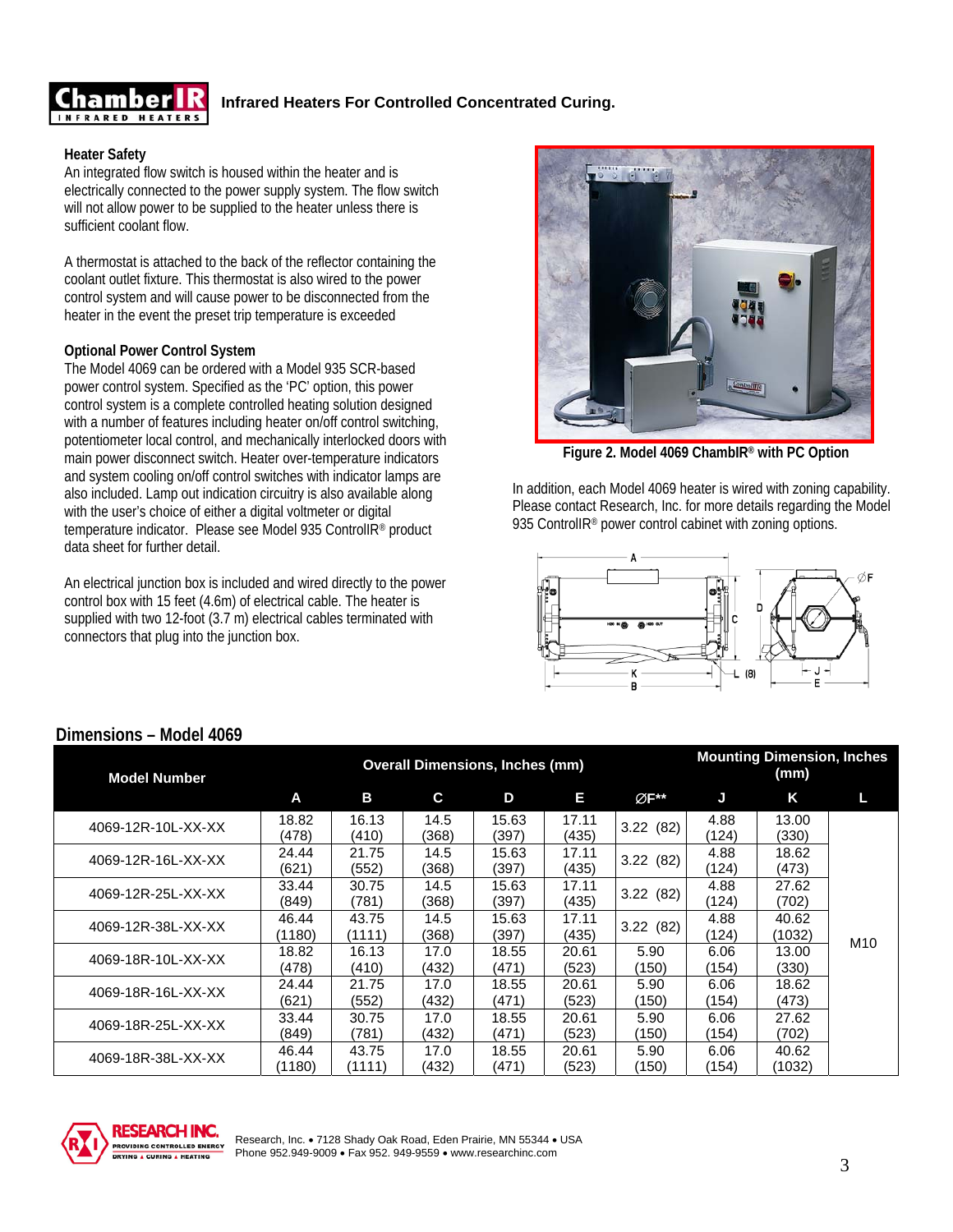

# **Specifications – Model 4069 and lamp replacement part numbers**

| <b>Model Number</b>    | ength<br>$\mathsf{(\hspace{-.07cm}\mathsf{m}\hspace{-.07cm}\mathsf{m}\hspace{-.07cm}\mathsf{m}\hspace{-.07cm}\mathsf{m}\hspace{-.07cm}\mathsf{m}\hspace{-.07cm}\mathsf{m}\hspace{-.07cm}\mathsf{m}\hspace{-.07cm}\mathsf{m}\hspace{-.07cm}\mathsf{m}\hspace{-.07cm}\mathsf{m}\hspace{-.07cm}\mathsf{m}\hspace{-.07cm}\mathsf{m}\hspace{-.07cm}\mathsf{m}\hspace{-.07cm}\mathsf{m}\hspace{-.07cm}\mathsf{m}\hspace{-.07cm}\mathsf{m}\hspace{-.07cm$<br>inche | <b>Wattage</b><br>Lamp | Lamp<br>Type        | Lamp Part<br>Number | Voltage<br>Lamp<br>Rated | Wattage<br>Heater<br>kW | **Water<br>Flow GPM<br>(LPM) | <b>Weight</b><br>Total<br>Ē<br>ହି |
|------------------------|-------------------------------------------------------------------------------------------------------------------------------------------------------------------------------------------------------------------------------------------------------------------------------------------------------------------------------------------------------------------------------------------------------------------------------------------------------------|------------------------|---------------------|---------------------|--------------------------|-------------------------|------------------------------|-----------------------------------|
| 4069-12R-10L-12kW-240V | (254)<br>10                                                                                                                                                                                                                                                                                                                                                                                                                                                 | 1000                   | QIH240-1000RI2      | 103390-003          | 240                      | 12.0                    | 1.2<br>(4.5)                 | (39)<br>85                        |
| 4069-12R-10L-12kW-480V | 10<br>(254)                                                                                                                                                                                                                                                                                                                                                                                                                                                 | 1000                   | QIH240-1000RI2      | 103390-003          | 240                      | 12.0                    | 1.2<br>(4.5)                 | 85<br>(39)                        |
| 4069-12R-10L-24kW-240V | 10<br>(254)                                                                                                                                                                                                                                                                                                                                                                                                                                                 | 2000                   | QIH240-2000RI2      | 103390-004          | 240                      | 24.0                    | 2.3<br>(8.6)                 | 85<br>(39)                        |
| 4069-12R-10L-24kW-480V | 10<br>(254)                                                                                                                                                                                                                                                                                                                                                                                                                                                 | 2000                   | QIH240-2000RI2      | 103390-004          | 240                      | 24.0                    | 2.3<br>(8.6)                 | 85<br>(39)                        |
| 4069-12R-16L-19kW-240V | 16<br>(406)                                                                                                                                                                                                                                                                                                                                                                                                                                                 | 1600                   | QIH240-1600RI2      | 103390-005          | 240                      | 19.2                    | 1.8<br>(6.9)                 | (43)<br>95                        |
| 4069-12R-16L-19kW-480V | 16<br>(406)                                                                                                                                                                                                                                                                                                                                                                                                                                                 | 1600                   | QIH240-1600RI2      | 103390-005          | 240                      | 19.2                    | 1.8<br>(6.9)                 | (43)<br>95                        |
| 4069-12R-16L-36kW-480V | 16<br>(406)                                                                                                                                                                                                                                                                                                                                                                                                                                                 | 3000                   | QIH240-3000RI2      | 103390-012          | 240                      | 38.4                    | 3.6<br>(13.5)                | (43)<br>95                        |
|                        | ***                                                                                                                                                                                                                                                                                                                                                                                                                                                         | 3200                   | QIH3843200R12       | 103390-006          | 384                      | 38.4                    | 3.6<br>(13.5)                | 95 (43)                           |
| 4069-12R-25L-30kW-480V | 25<br>(635)                                                                                                                                                                                                                                                                                                                                                                                                                                                 | 2500                   | QIH480-2500RI2      | 103390-007          | 480                      | 30.0                    | 2.8<br>$^{\prime}$ 10.6)     | 124<br>(56)                       |
| 4069-12R-38L-46kW-480V | 38<br>(965)                                                                                                                                                                                                                                                                                                                                                                                                                                                 | 3800                   | QIH480-3800RI2      | 103390-010          | 480                      | 45.6                    | 4.2<br>(15.9)                | (62)<br>155                       |
| 4069-18R-10L-18kW-240V | (254)<br>10                                                                                                                                                                                                                                                                                                                                                                                                                                                 | 1000                   | QIH240-1000RI2      | 103390-003          | 240                      | 18.0                    | 1.7<br>(6.5)                 | 112<br>(51                        |
| 4069-18R-10L-18kW-480V | (254)<br>10                                                                                                                                                                                                                                                                                                                                                                                                                                                 | 1000                   | QIH240-1000RI2      | 103390-003          | 240                      | 18.0                    | 1.7<br>(6.5)                 | (51)<br>112                       |
| 4069-18R-10L-36kW-480V | 10<br>(254)                                                                                                                                                                                                                                                                                                                                                                                                                                                 | 2000                   | QIH240-2000RI2      | 103390-004          | 240                      | 36.0                    | 3.3<br>12.7                  | (51)<br>112                       |
| 4069-18R-16L-29kW-240V | 16<br>(406)                                                                                                                                                                                                                                                                                                                                                                                                                                                 | 1600                   | QIH240-1600RI2      | 103390-005          | 240                      | 28.8                    | 2.7<br>$10.2^{\circ}$        | (64)<br>140                       |
| 4069-18R-16L-29kW-480V | 16<br>(406)                                                                                                                                                                                                                                                                                                                                                                                                                                                 | 1600                   | QIH240-1600RI2      | 103390-005          | 240                      | 28.8                    | 2.7<br>(10.2)                | (64)<br>140                       |
| 4069-18R-25L-45kW-480V | (635)<br>25                                                                                                                                                                                                                                                                                                                                                                                                                                                 | 2500                   | QIH480-2500RI2      | 103390-007          | 480                      | 45.0                    | 4.2<br>(15.7)                | 177<br>(80)                       |
| 4069-18R-38L-68kW-480V | 38<br>(965)                                                                                                                                                                                                                                                                                                                                                                                                                                                 |                        | 3800 QIH480-3800RI2 | 103390-010          | 480                      | 68.4                    | $(11.9)^*$<br>3.1            | 228<br>(104)                      |

*\* Stated flow rates are for each of two flow paths* 

*\*\* Maximum inlet-water temperature not to exceed 100*°*F (37*°*C)* 

*\*\*\* Lamp replacement for older 406-12R-16L-38kW-480V heaters* 

### **Ordering Information**

| <b>Model</b>   | <b>Product Description</b>                                                 |
|----------------|----------------------------------------------------------------------------|
| 4069           | Parabolic Clamshell Heating System (Includes lamps and split-quartz liner) |
| Code           | <b>Reflector Number</b>                                                    |
| 12R            | 12 Reflectors (Maximum product diameter up to 2 inches)                    |
| 18R            | 18 Reflectors (Maximum product diameter up to 4 inches)                    |
| Code           | Length, Heater Power Rating, Voltage                                       |
|                | 12 Reflector Size Availability:                                            |
| 10L-12KW-240V  | 10-inch length, 12 Kilowatts, 240 Volts                                    |
| 10L-12KW-480V  | 10-inch length, 12 Kilowatts, 480 Volts                                    |
| 10L-24KW-240V* | 10-inch length, 24 Kilowatts, 240 Volts                                    |
| 10L-24KW-480V  | 10-inch length, 24 Kilowatts, 480 Volts                                    |
| 16L-19KW-240V  | 16-inch length, 19 Kilowatts, 240 Volts                                    |
| 16L-19KW-480V  | 16-inch length, 19 Kilowatts, 480 Volts                                    |
| 16L-36KW-480V  | 16-inch length, 36 Kilowatts, 480 Volts                                    |
| 25L-30KW-480V  | 25-inch length, 30 Kilowatts, 480 Volts                                    |
| 38L-46KW-480V* | 38-inch length, 46 Kilowatts, 480 Volts                                    |
|                | 18 Reflector Size Availability:                                            |
| 10L-18KW-240V  | 10-inch length, 18 Kilowatts, 240 Volts                                    |
| 10L-18KW-480V  | 10-inch length, 18 Kilowatts, 480 Volts                                    |
| 10L-36KW-480V  | 10-inch length, 36 Kilowatts, 480 Volts                                    |
| 16L-29KW-240V* | 16-inch length, 29 Kilowatts, 240 Volts                                    |
| 16L-29kW-480V  | 16-inch length, 29 Kilowatts, 480 Volts                                    |
| 25L-45KW-480V* | 25-inch length, 45 Kilowatts, 480 Volts                                    |
| 38L-68KW-480V* | 38-inch length, 68 Kilowatts, 480 Volts                                    |

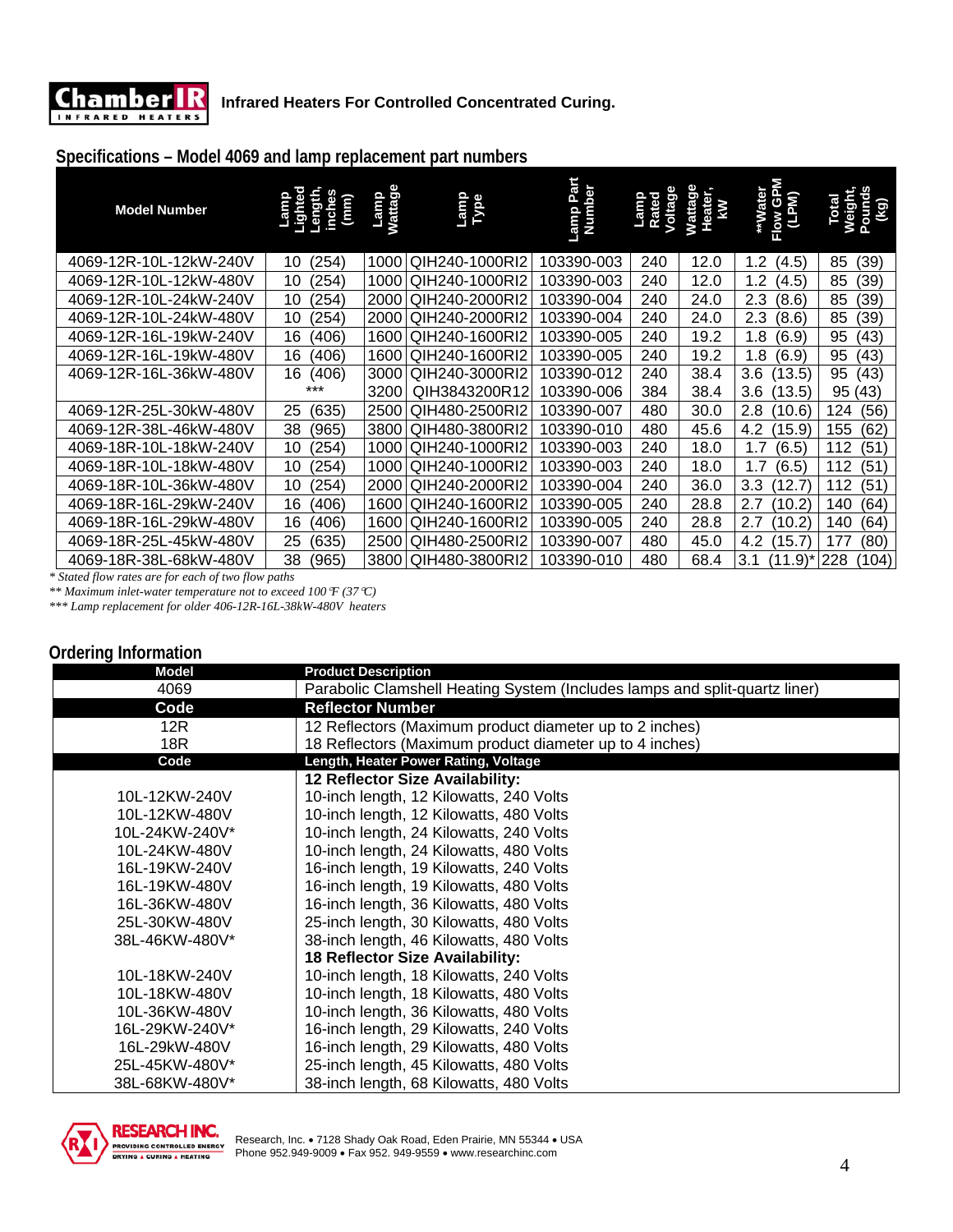

| Code         | <b>Optional Power Control System</b>                                                                                                                                                                                                                                               |
|--------------|------------------------------------------------------------------------------------------------------------------------------------------------------------------------------------------------------------------------------------------------------------------------------------|
| PC-VM        | Model 4069 heater supplied with Model 935 power control system. Includes:<br>electrical junction box, interface wiring, lamp-out detection, and a choice of digital<br>voltmeter or digital temperature indicator.<br>Power Control System with Digital Volt Meter - 50 Amp Rating |
| <b>PC-TI</b> | Power Control System with Digital Volt Meter – 80 Amp Rating (*)<br>Power Control System with Digital Temperature Indicator - 50 Amp Rating<br>Power Control System with Digital Temperature Indicator - 80 Amp Rating (*)                                                         |

*\* These models exceed a 50-amp rating, requiring an 80-amp rated power controller* 

# **Ordering Example**

|                      | Model | <b>Reflector Number</b> | Length, Heater<br><b>Power Rating,</b><br><b>Voltage</b> | <b>Optional Power</b><br><b>Control System</b> |
|----------------------|-------|-------------------------|----------------------------------------------------------|------------------------------------------------|
| Typical Model Number | 4069  | 18R                     | <sub>--</sub> 45KW-480V<br>25L                           | <b>PC-TI</b>                                   |

Example above includes:

Model: 4069 heater with18 reflectors and 2500 watt lamps at 480 volts. Optional equipments includes a Power Control System with Digital Temperature Indicator – 50 Amp Rating.

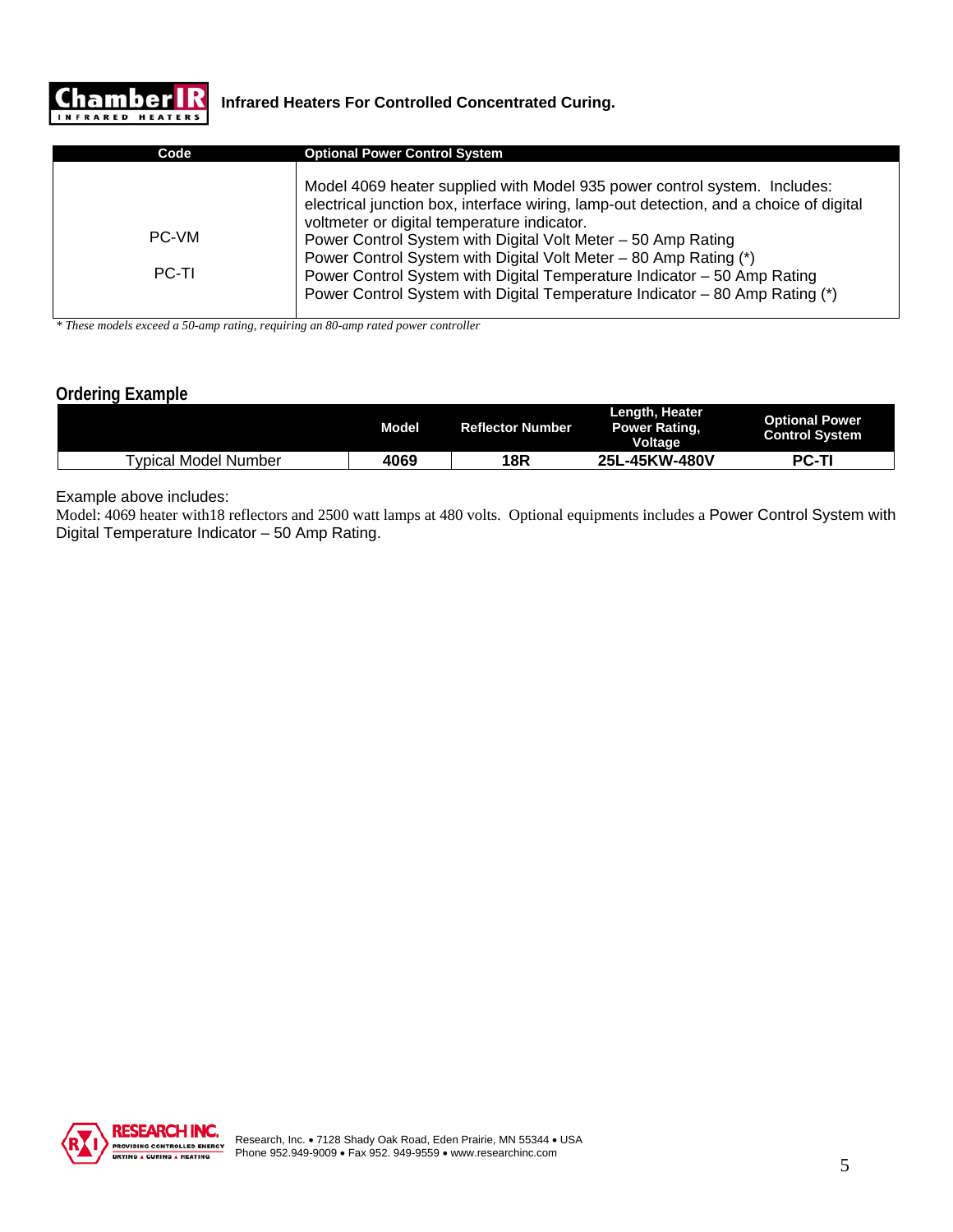

### **Infrared Heaters For Controlled Concentrated Curing.**

## **Heater's Available from Research, Inc.**

Research, Inc. is the industry leader in the design, development and manufacture of electric infrared heating components and integrated heating systems. Our products are designed to meet a wide variety of process requirements including the drying, heating, curing, soldering, bonding and annealing of many different materials.

Whether it's one of our standard products or a custom heating system, we are committed to providing solutions to meet our customer's most demanding heating needs. The following types of heaters are available:

# **SpotIR**

A single lamp and reflector heating system that focuses energy on a small (.25") target. Instant on/instant off capability makes it ideal for applications such as soldering, localized heat treating, and stress relieving.



# Line IR

A lamp and formed reflector that concentrates heat precisely on a .25" wide line. Excellent for forming plastic, local heat treating and drying ink.



# **Strip**

A lamp and formed reflector that provides even heat distribution across a 1.7" wide strip. Can be used for curing, drying and precise heating.



Designed with either ceramic or aluminum reflectors, the

heater can provide consistent heat over a large area. Used for most drying and curing applications.



Offers the capability to create a custom area heater design to match the application's area heating needs. Multiple modules are housed together in a sheet metal enclosure to provide the desired heating effect.





 $\frac{1}{6}$ Research, Inc. • 7128 Shady Oak Road, Eden Prairie, MN 55344 • USA Phone 952.949-9009 • Fax 952. 949-9559 • www.researchinc.com



A cylindrical chamber with controlled, concentrated infrared energy for curing extrusions, drying ink in a

moving line or heating a stationary test specimen.



# Hi-Temp**IR**

Designed to provide high-intensity infrared heat onto localized areas with a high concentration of infrared heat. Excellent for

annealing, heat treating, or providing controlled heat for high temperature controlled testing.





Designed with aluminum reflectors, the heater provides a low, uniform heat flux. Ideal for drying or curing adhesives, curing rubber/silicone and plastics processing.





An aluminum reflector and either medium or short-wave lamps provide a band of heat from .5" - 4" wide. Can be used for water-based drying, solvent-based drying and adhesive curing.

| $(\bullet)$ |  |
|-------------|--|
| ∽<br>⊛∼     |  |
| ⊛           |  |
| (●)∩<br>∽   |  |



Used for efficient irradiation of test vehicle surfaces to simulate the infrared energy generated by the sun, planet reflection, and planet radiation inside a space chamber.